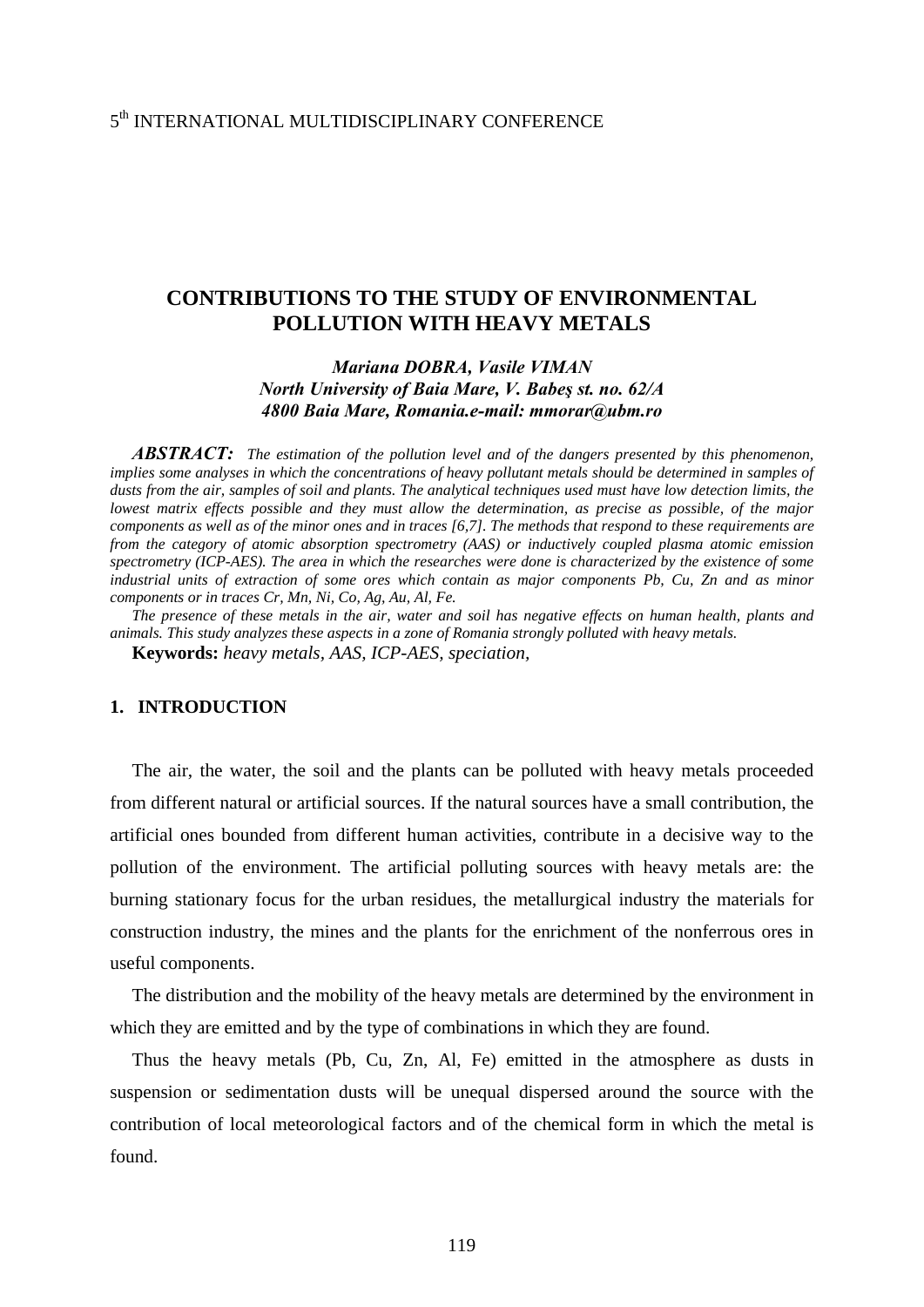#### **2. METHOD AND MATERIALS**

#### **2.1. Local polluting sources**

Among the typical polluting sources the ones which have harmful emission are the two metallurgical plants from the point of view of polluting with dusts which contain heavy metals in different concentrations, the main polluting source is considered to be the metallurgical plant for the obtaining of Pb situated at NE in a district of the town.

Using technologies with low transforming efficiency after processing 150 tones mining concentrates, this plant is polluting the atmosphere with 65 kg Pb, 0.3 kg Cd and 0.8 kg As during one hour. Compared to these quantities, the other polluting sources, such as automobiles, burning of gas at each stop, the ores enrichment plants, the ores extracting mines, waste dumps, although they have a great contribution to the pollution of the area it is much smaller than that of the main polluting source, the estimation of the exact quantity being hard to make.

#### **2.2. The collecting of samples**

The sample collecting system depends on the nature of the environment from which they are collected. Mainly, the placement of the sample collecting points must regard the data obtained after the analysis of the samples which must offer an exact image on the concentrations of the pollutants in the area, meaning that the error in estimating the concentrations in places from where samples weren't collected should be minimal and the results of the analysis should offer the possibility to estimate the contribution of the individual sources to the global field of the concentrations.

The samples were collected by sedimentation in cylindrical vases with 25 cm diameter, put on 1.5 m high supports, placed on distances from highways or building sites, in order to avoid the samples becoming impure.

#### **2.3 The preparing of the samples**

After being collected, the samples were dried at  $120^{\circ}$ C and calcified at  $500^{\circ}$ C, and then submitted to disintegration under pressure in a CEM MDS 2000 microwave. A mixture of Merck acids formed of 5 cm<sup>3</sup> fluorhydric acid, 8 cm<sup>3</sup> chlorhydric acid and 8 cm<sup>3</sup> nitric acid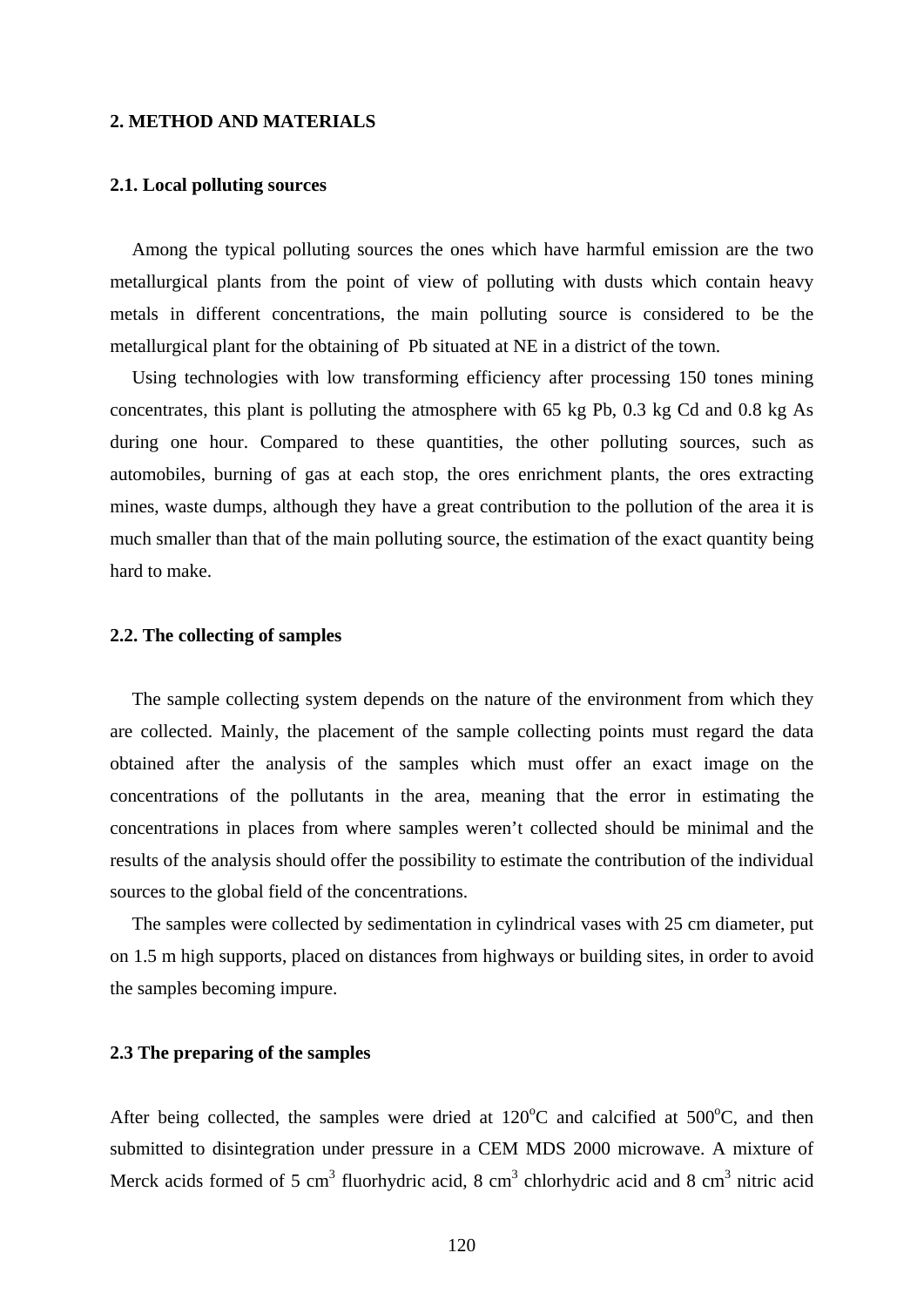was used. The parameters programmed for the microwave are: 10 minutes time, 50% power and 120 psi pressure. After the total solubilisation, the solutions were passed in quoted balloons of 50  $\text{cm}^3$  and brought to this volume with bi-distilled water. The obtained solutions were submitted for analysis to determine the concentrations of heavy metals, the analysis being made with a BAIRD ICP 2070 spectrometer, which was calibrated with a standard Merck solution. The spectrometer operated at a power of 900 W, a flux of the cooling gas of 9 1 Ar min<sup>-1</sup> and an auxiliary flux of 1,5 l Ar min<sup>-1</sup>. The passing of samples in solution can also be done by other methods, and their selection is done regarding the nature of samples, their content and the nature of elements which are to be determined [3,4,8].

#### **3. RESULTS AND DISCUSSION**

For the analysis of the sedimentable powder samples, the BAIRD ICP 2070 spectrometer was used.

Before starting the experimental determination it's necessary to carry out the wavelength calibration at which we make the metal determinations, with the BAIRD ICP 2070 spectrometer.

After that, we analyze each sample to determine the content in heavy metals.

For the concentration determination of the following metals Pb, Cu, Zn, Fe, Al, from sedimentable powders, the measurement was accomplished at the wavelengths showed in table 1 [1,2,5].

| No.       | Element | Wavelength (nm) |
|-----------|---------|-----------------|
|           | Pb      | 220.35          |
| ി         | Cu      | 324.75          |
| $\bigcap$ | Zn      | 213.86          |
|           | Fe      | 238.20          |
|           | Al      | 396.15          |

Table 1. The wavelengths used in the experimental determinations

The concentrations of the metals in the analyzed samples are showed in table 2. The data from table 2 show maximum concentrations for Fe, Cu, Zn in sample 2 from 1.5 Km W far from the main polluting source. Pb achieves the maximum concentration in sample 1 at 0.5 Km W, and Al achieves the maximum in sample 9 at 30 km W.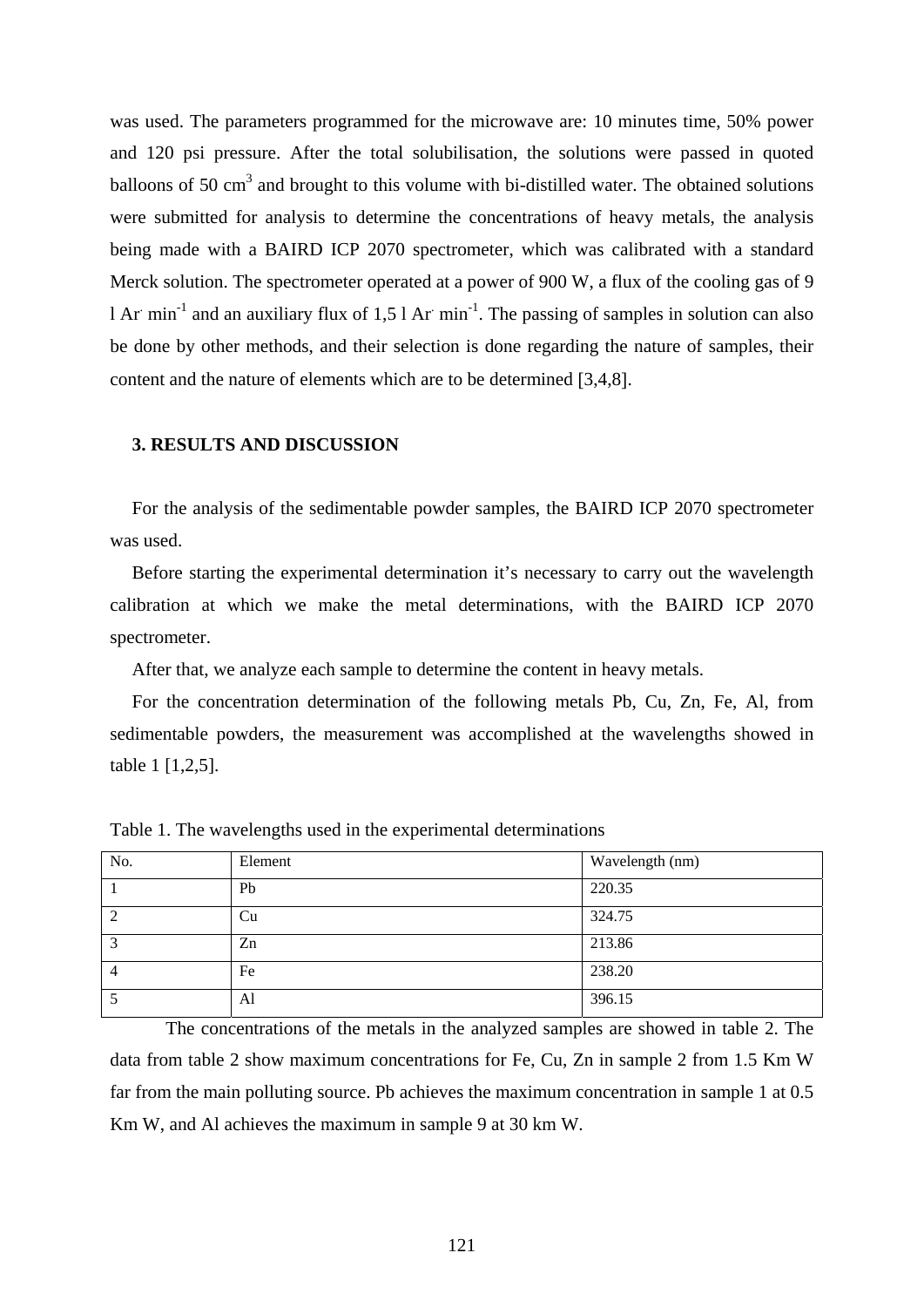| N              | Ele       | 0,5                 | 1,5   | $\mathbf{2}$ | 2,5   | 3,5   | $\boldsymbol{4}$ | 6     | 10    | 30    | 60    |  |
|----------------|-----------|---------------------|-------|--------------|-------|-------|------------------|-------|-------|-------|-------|--|
| $\Omega$       | ment      | km                  | km    | km           | km    | km    | km               | km    | km    | km    | km    |  |
|                |           | Concentration (ppm) |       |              |       |       |                  |       |       |       |       |  |
|                | Fe        | 48123               | 57634 | 54885        | 55312 | 53130 | 50463            | 46801 | 40912 | 28211 | 23969 |  |
| 2              | <b>Ph</b> | 55121               | 27232 | 30121        | 35242 | 25213 | 30145            | 23120 | 17125 | 10523 | 7114  |  |
| 3              | Al        | 10130               | 7254  | 5410         | 7541  | 10235 | 15540            | 30211 | 28541 | 50514 | 29213 |  |
| $\overline{4}$ | Cu        | 9126                | 15233 | 12720        | 9345  | 8586  | 6125             | 4250  | 3252  | 2131  | 1872  |  |
| 5              | Zn        | 6261                | 8542  | 7231         | 5810  | 5452  | 5100             | 4521  | 3501  | 2160  | 1641  |  |

Table 2. Variation with the distance of the concentration



Fig.1 Variation with the distance of the concentration

Although it is hard to establish exact rules valid in heavy metals distribution in atmosphere, yet it is certain that Pb achieves the highest level of concentration at the closest point to the polluting source, while Cu, Zn and Fe at 1.5 Km from the source. That distribution could be explained regarding the local meteorological parameters and chemical combinations in which the analysed metals are found. The wind direction that appears with the highest frequency is ENE, with a frequency of 15%, followed by the directions NE, W, SW. The main speeds of the wind are situated at values below 4m/s and in about 70% of the cases it is below 2m/s. At 100-200m altitude the E, SE, W directions prevail at 500m, SE and W and above 500m the SE and W directions.

The fog appearance creates unfavorable conditions for pollutants diffusion. Clear days make possible picking up the pollutants at heights and spreading them on an area with larger radius; instead, on cloudy days, the cloud ceiling prevents the pollutants from lifting at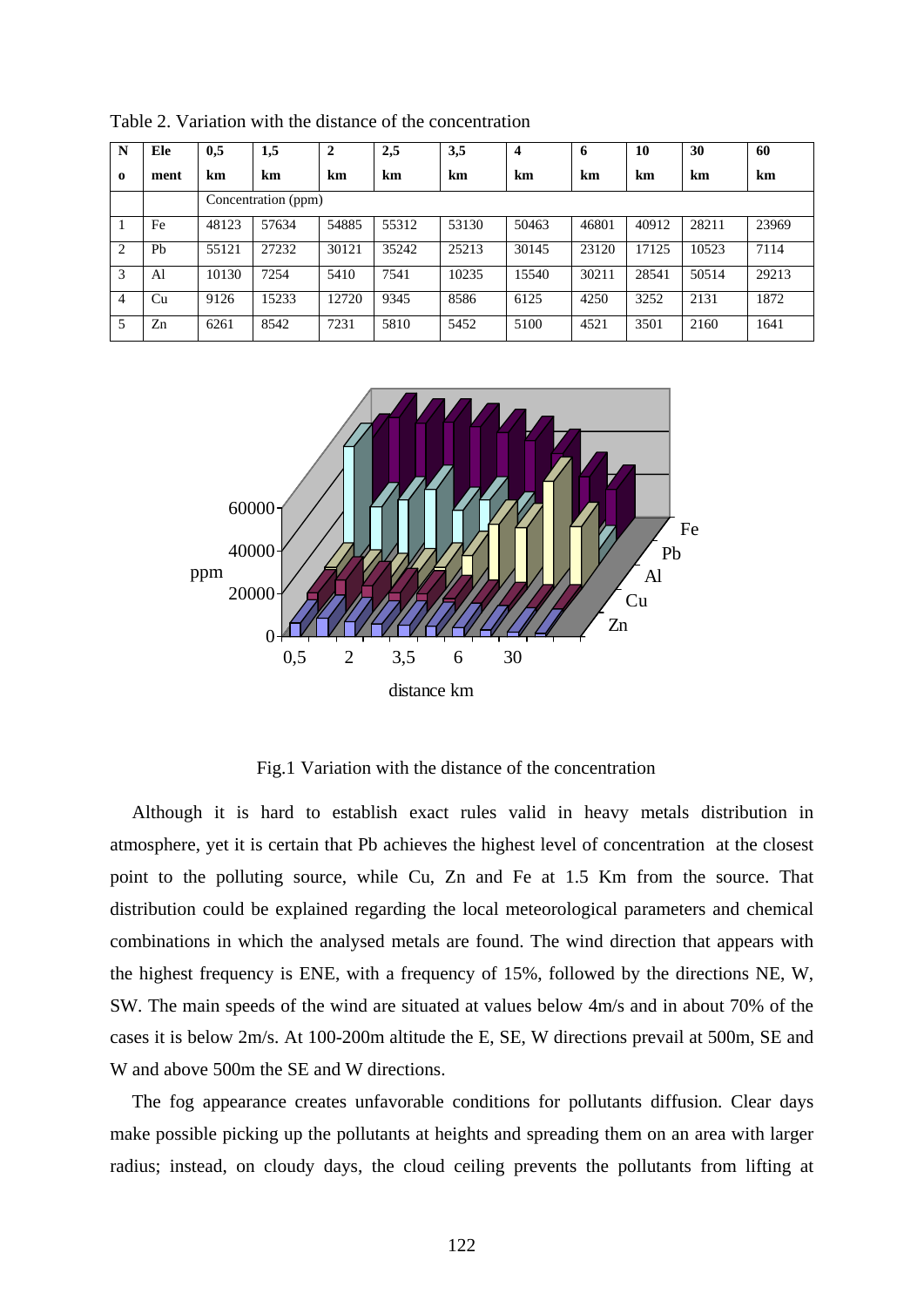heights, the dispersion is limited and the local concentrations grow up. The rains, which appear in almost half of the days in a year, can decrease the concentrations of the pollutants from the air by washing, but this way a big pollution of the soil occurs.

The local meteorological factors that were analyzed do not create conditions to make favorable the quick dispersion of the pollutants, so that high concentrations appear on a small area around the pollution source, mainly in points situated in the most frequent directions of the wind.

The chemical combination types in which the metals are found, their solubility and molecular mass can explain the distribution of the pollutants, experimentally found. To identify the chemical combination types, speciation analyses of Pb, Cu and Zn were done. For Pb and Cu the following combinations were identified: sulphates, sulphides, oxydes and carbonates and for Zn: sulphates, oxides and carbonates, silicates and sulphides. Speciations being done on extracted and processed ore samples in the area, it was found that Pb is found in medium percentage of 88% sulphides, 9.8% oxide and carbonate and 2.2% sulphate.

Although it would be expected that after the pirometallurgical processes of ore processing, Pb to be found mostly in oxidic combinations in sedimentable powders, the following percentages were found: sulphides 47%, oxides and carbonates 18% and sulphates 35%

The high molecular mass and the low solubility of the combinations limit the mobility of Pb and they achieve high concentrations when it is close to the polluting source.

In ores, Cu was found as 4.48% sulphate, 0.22% oxide and carbonate, 95.2% sulphide, and in sedimentable powders it was identified as 17% sulphate, 34% oxid and carbonate, 49% sulphide. Considering the percentage over 69 of the Cu's unsoluble combinations in sedimentable dusts, we can explain their low mobility and the distribution of Cu in high quantities at distances of up to 6 km to the pollution source.

 For Zn there were identified in ores 94% sulphide, 0.4% sulphate, 2.5% silicate and 3.1% oxide and carbonate and in sedimentable powders 39% sulphide, 31% sulphate, 16% silicate and 14% oxide and carbonate. The increased amount of sulphate in dusts, compared to the ores, is explained by the partial transforming of sulphide oxide under the influence of sulphuric acid drops which exist in the atmosphere in the area, strongly polluted with sulphur dioxide. This compositional structure correlated with local meteorological factors explains it.

Zn distribution is in the greatest amount when it is close to the main polluting source.

Using a graphics programme for the experimentaly obtained data, we find for example (figure 2) that the variation of the copper's concentration with the distance takes place according to the following law: